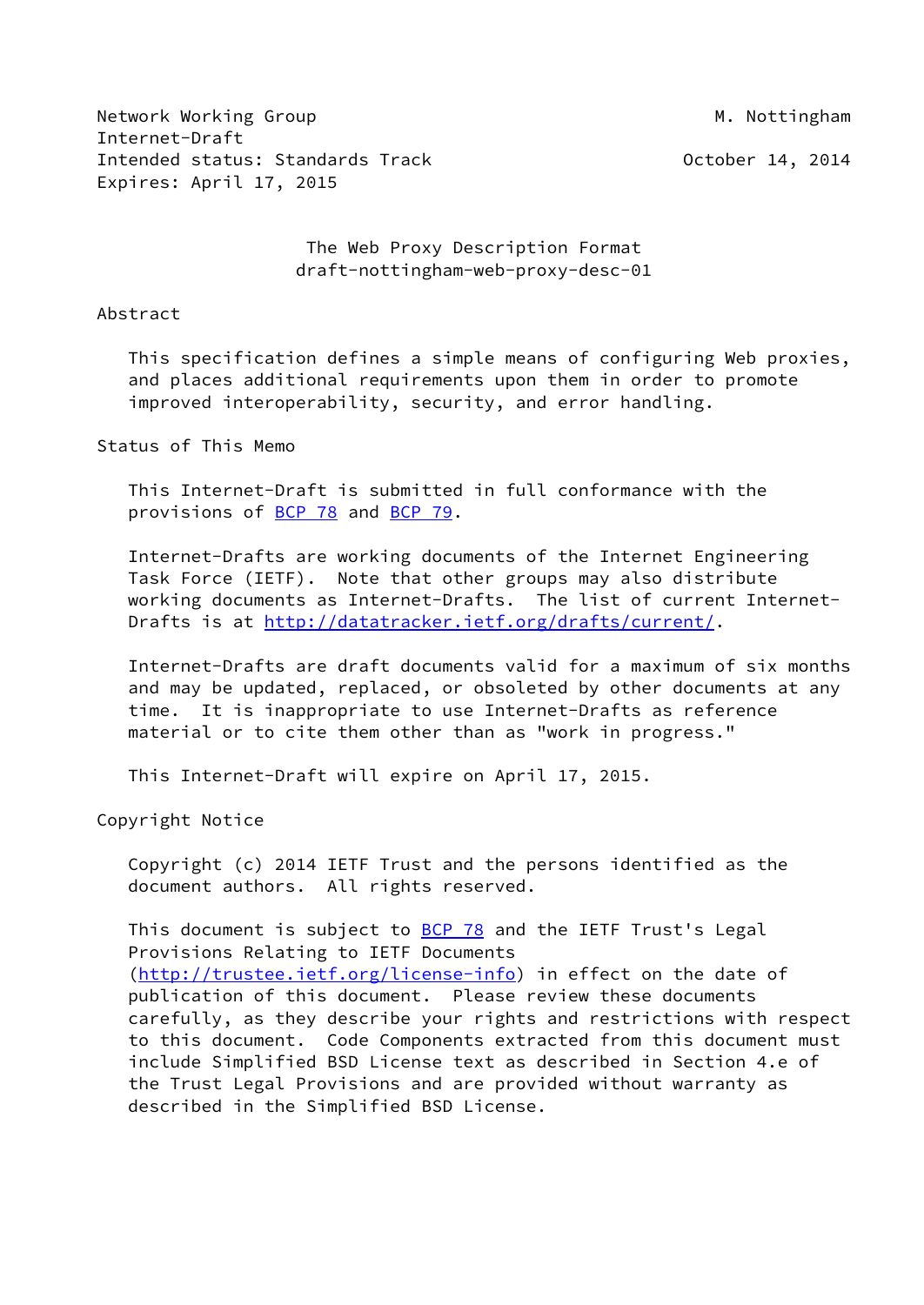<span id="page-1-1"></span>Internet-Draft Web Proxy Description October 2014

## Table of Contents

| 1.               |                                                       |                                                                                                                                                                                                                                                                                                                                                                                         |  |  |  |  |  |  |  |  | $\overline{2}$  |
|------------------|-------------------------------------------------------|-----------------------------------------------------------------------------------------------------------------------------------------------------------------------------------------------------------------------------------------------------------------------------------------------------------------------------------------------------------------------------------------|--|--|--|--|--|--|--|--|-----------------|
| 1.1.             | Notational Conventions                                |                                                                                                                                                                                                                                                                                                                                                                                         |  |  |  |  |  |  |  |  | $\overline{4}$  |
| 2.               |                                                       |                                                                                                                                                                                                                                                                                                                                                                                         |  |  |  |  |  |  |  |  | $\overline{4}$  |
| $\overline{3}$ . | The Web Proxy Description (WPD) Format $\ldots$       |                                                                                                                                                                                                                                                                                                                                                                                         |  |  |  |  |  |  |  |  | $\overline{5}$  |
| 3.1.             | name                                                  |                                                                                                                                                                                                                                                                                                                                                                                         |  |  |  |  |  |  |  |  | 6               |
| 3.2.             |                                                       |                                                                                                                                                                                                                                                                                                                                                                                         |  |  |  |  |  |  |  |  | $\underline{6}$ |
|                  |                                                       |                                                                                                                                                                                                                                                                                                                                                                                         |  |  |  |  |  |  |  |  | $\underline{6}$ |
|                  |                                                       |                                                                                                                                                                                                                                                                                                                                                                                         |  |  |  |  |  |  |  |  | 6               |
| 3.4.1.           |                                                       |                                                                                                                                                                                                                                                                                                                                                                                         |  |  |  |  |  |  |  |  | $\underline{6}$ |
|                  |                                                       |                                                                                                                                                                                                                                                                                                                                                                                         |  |  |  |  |  |  |  |  | $\mathbf{Z}$    |
|                  |                                                       |                                                                                                                                                                                                                                                                                                                                                                                         |  |  |  |  |  |  |  |  | $\overline{1}$  |
|                  |                                                       |                                                                                                                                                                                                                                                                                                                                                                                         |  |  |  |  |  |  |  |  | $\overline{1}$  |
|                  |                                                       |                                                                                                                                                                                                                                                                                                                                                                                         |  |  |  |  |  |  |  |  | $\underline{8}$ |
| 3.7.             |                                                       |                                                                                                                                                                                                                                                                                                                                                                                         |  |  |  |  |  |  |  |  | 9               |
|                  |                                                       |                                                                                                                                                                                                                                                                                                                                                                                         |  |  |  |  |  |  |  |  | 9               |
| 3.9.             |                                                       |                                                                                                                                                                                                                                                                                                                                                                                         |  |  |  |  |  |  |  |  | 9               |
| 4.               |                                                       |                                                                                                                                                                                                                                                                                                                                                                                         |  |  |  |  |  |  |  |  | 9               |
|                  | $\frac{4.1}{4.1}$ . The web-proxy-desc well-known URI |                                                                                                                                                                                                                                                                                                                                                                                         |  |  |  |  |  |  |  |  | 10              |
| 5.               |                                                       |                                                                                                                                                                                                                                                                                                                                                                                         |  |  |  |  |  |  |  |  | 10              |
| 6.               |                                                       |                                                                                                                                                                                                                                                                                                                                                                                         |  |  |  |  |  |  |  |  | 10              |
| 7.               |                                                       |                                                                                                                                                                                                                                                                                                                                                                                         |  |  |  |  |  |  |  |  | 11              |
| 8.               |                                                       |                                                                                                                                                                                                                                                                                                                                                                                         |  |  |  |  |  |  |  |  | 11              |
| 8.1.             | Normative References                                  |                                                                                                                                                                                                                                                                                                                                                                                         |  |  |  |  |  |  |  |  | 11              |
| 8.2.             | Informative References                                |                                                                                                                                                                                                                                                                                                                                                                                         |  |  |  |  |  |  |  |  | 12              |
|                  | Appendix A. User Experience for WPDs                  |                                                                                                                                                                                                                                                                                                                                                                                         |  |  |  |  |  |  |  |  | 12              |
|                  | Author's Address                                      | $\mathbf{a}^{(i)} \mathbf{a}^{(i)} \mathbf{a}^{(i)} \mathbf{a}^{(i)} \mathbf{a}^{(i)} \mathbf{a}^{(i)} \mathbf{a}^{(i)} \mathbf{a}^{(i)} \mathbf{a}^{(i)} \mathbf{a}^{(i)} \mathbf{a}^{(i)} \mathbf{a}^{(i)} \mathbf{a}^{(i)} \mathbf{a}^{(i)} \mathbf{a}^{(i)} \mathbf{a}^{(i)} \mathbf{a}^{(i)} \mathbf{a}^{(i)} \mathbf{a}^{(i)} \mathbf{a}^{(i)} \mathbf{a}^{(i)} \mathbf{a}^{(i)}$ |  |  |  |  |  |  |  |  | 13              |
|                  |                                                       |                                                                                                                                                                                                                                                                                                                                                                                         |  |  |  |  |  |  |  |  |                 |

## <span id="page-1-0"></span>[1](#page-1-0). Introduction

Web proxies can be configured in a variety of ways, but existing approaches suffer from security, usability and interoperability issues.

This specification defines:

- o A simple format for describing a Web proxy ("WPD"; see [Section 3\)](#page-4-0) to facilitate configuration, and to allow proxies to be represented to users in a consistent way, and
- o A way to discover the proxy description using a well-known URL ([Section 4\)](#page-9-4), so that direct configuration of a proxy is as simple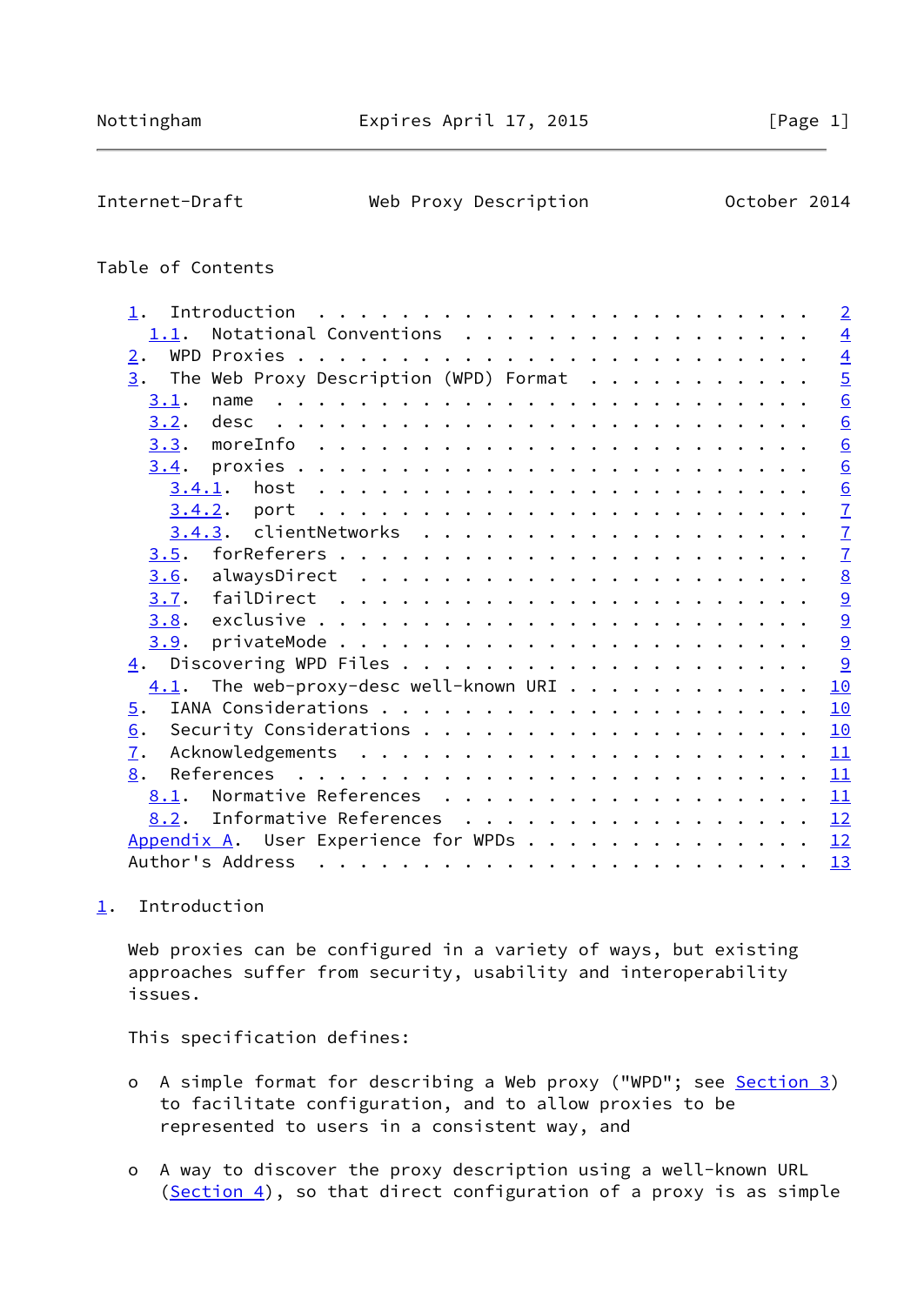as entering a hostname, and

 o A set of additional requirements for proxies described in this fashion, as well as requirements for User Agents connecting to

| Nottingham | Expires April 17, 2015 | [Page 2] |
|------------|------------------------|----------|
|            |                        |          |

Internet-Draft Web Proxy Description October 2014

 them, designed to improve security, usability and interoperability. See **Section 2.** 

 It can be used in a variety of ways, but is designed to meet the following goals:

- o Users should always be aware of a configured proxy and be able to confidently identify it, and
- o Configuring a proxy should be a deliberate act, but simple to do for non-technical users, and
- o Proxies should always respect the wishes of the end user and Web site, and
- o Proxies should never reduce or compromise the security of connections, and improve it where possible, and
- o Proxies should be able to reliably communicate with their end users regarding their policies and problems that are encountered.

Furthermore, it is designed to be useful in the following cases:

- o An end user wants to use a proxy network that provides improved performance, by re-compressing responses to http:// resources.
- o An end user wants to use a proxy network that provides improved privacy, by routing requests through any number of intermediaries.
- o An end user is required to use a proxy to access Internet resources by their network (e.g., a school, workplace or prison).
- o A network wants to offer enhanced access to selected Web sites, through interposition of a proxy.

Importantly, this specification does not address the automatic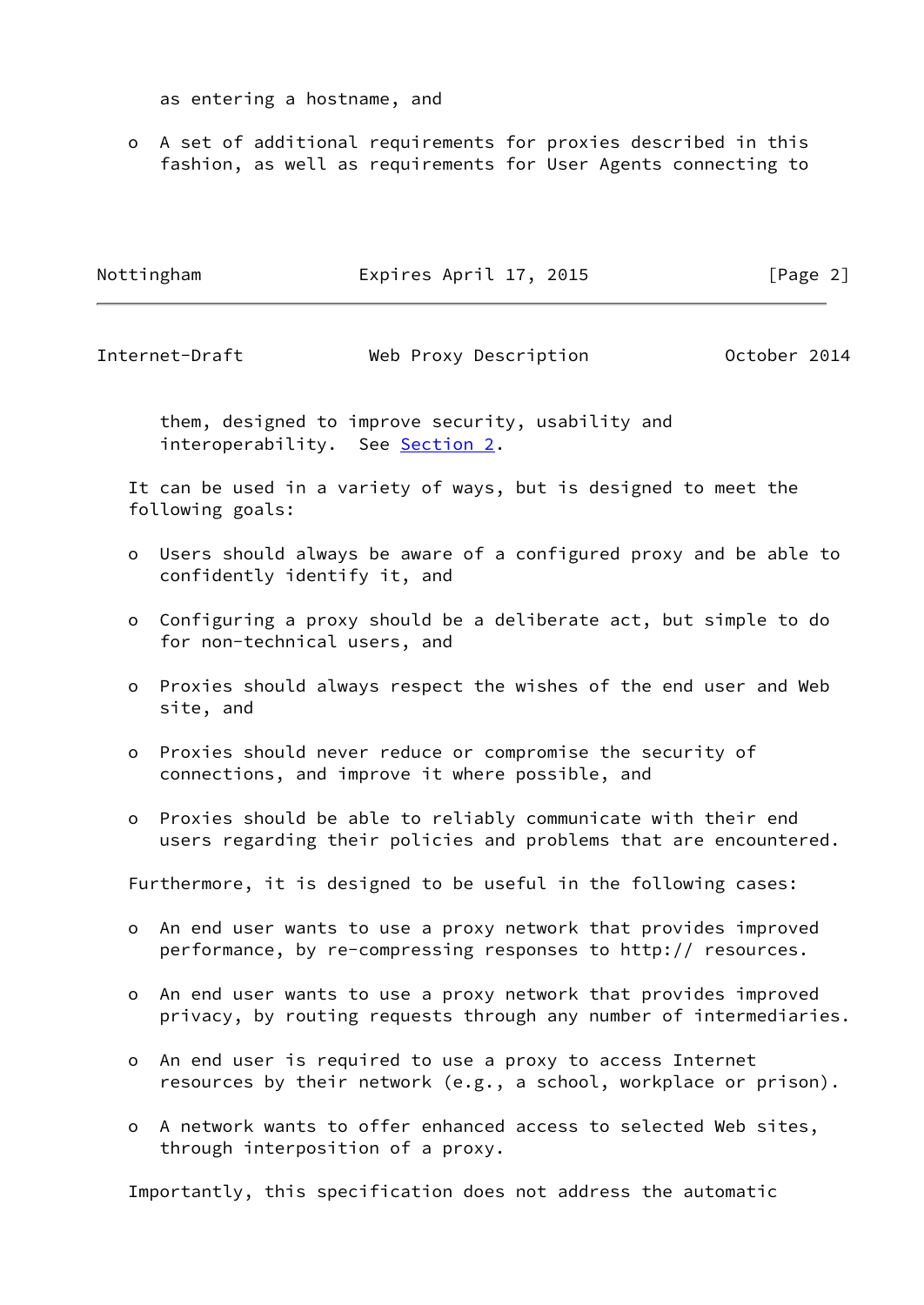discovery of proxy configuration for a given network, because proxy configuration is a security-sensitive action, and ought never be performed without explicit user or administrator action.

 It is expected that the mechanisms described could be implemented by a single program (e.g., a Web browser), or through an Operating System facility.

Nottingham **Expires April 17, 2015** [Page 3]

<span id="page-3-1"></span>Internet-Draft Web Proxy Description October 2014

<span id="page-3-0"></span>[1.1](#page-3-0). Notational Conventions

 The key words "MUST", "MUST NOT", "REQUIRED", "SHALL", "SHALL NOT", "SHOULD", "SHOULD NOT", "RECOMMENDED", "MAY", and "OPTIONAL" in this document are to be interpreted as described in [\[RFC2119](https://datatracker.ietf.org/doc/pdf/rfc2119)].

<span id="page-3-2"></span>[2](#page-3-2). WPD Proxies

 This specification defines a particular kind of HTTP proxy (as per [\[RFC7230\] Section](https://datatracker.ietf.org/doc/pdf/rfc7230#section-2.3) 2.3) known as a "WPD proxy" that has additional requirements placed upon it, as well as upon those using it.

WPD Proxies MUST support HTTP/2  $[I-D.iett-httpbis-http2]$  over TLS for connections from clients. Clients MUST use HTTP/2 over TLS to connect to a WPD proxy; if one cannot be established, the client MUST consider that proxy "failed."

 WPD Proxies MUST support forwarding requests with the "http" scheme [\[RFC7230](https://datatracker.ietf.org/doc/pdf/rfc7230)], and SHOULD support the CONNECT method, as specified in [\[I-D.ietf-httpbis-http2](#page-11-5)] Section 8.3.

[RFC7230] Section 5.7.2 requires proxies to honour the semantic of the "no-transform" cache-control directive, and append the 214 (Transformation Applied) warn-code to other messages that have been transformed; WPD proxies MUST honour these requirements.

 When connecting to a WPD proxy, clients MUST validate the proxy hostname as per [\[RFC2818\] Section](https://datatracker.ietf.org/doc/pdf/rfc2818#section-3.1) 3.1. If the proxy presents an invalid certificate, that proxy MUST be considered "failed" and not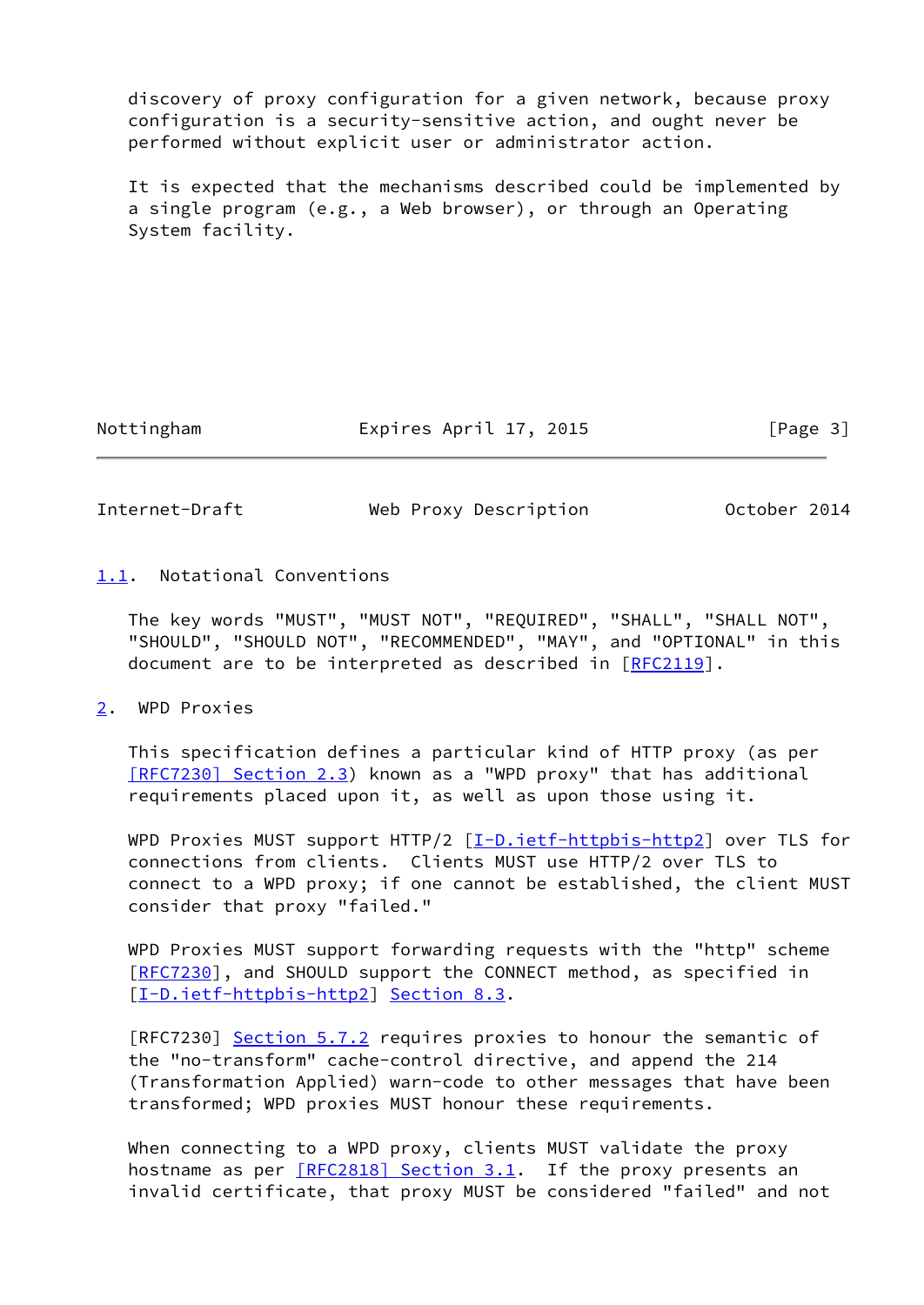used (until a valid certificate is presented).

 User agents MUST use a CONNECT tunnel when retrieving URLs with the "https" scheme through WPD proxies.

 When user agents encounter 5xx responses to a CONNECT request from a WPD proxy, they MUST present the response to the end user, but MUST NOT present or process it as a response to the eventual request to be made through the tunnel (i.e., it has an unidentified payload, as per [\[RFC7231\] Section](https://datatracker.ietf.org/doc/pdf/rfc7231#section-3.1.4.1) 3.1.4.1).

 NOTE: Many user agents refuse to show an error response to a CONNECT to the user, in order to deal with the issues brought to light by [\[bad-proxy](#page-13-2)]. While effective in dealing with those attacks, doing so effectively disallows communication between the proxy and the end user; this requirement is designed to re-open that channel.

 If a WPD proxy becomes unresponsive, clients SHOULD consider it failed and attempt to use another proxy (if available) or inform the

| Nottingham | Expires April 17, 2015 | [Page 4] |
|------------|------------------------|----------|

<span id="page-4-1"></span>Internet-Draft Web Proxy Description October 2014

 end user (if not available). Clients SHOULD regularly attempt to re establish contact with failed WPD proxies (e.g., every minute).

 Requests for the "localhost" [\[RFC6761](https://datatracker.ietf.org/doc/pdf/rfc6761)] and "local" [[RFC6762\]](https://datatracker.ietf.org/doc/pdf/rfc6762) top level domains MUST NOT be routed through a WPD proxy.

 Likewise, requests to the Loopback address blocks (127.0.0.0/8 and ::1/128) and the Link Local block (169.254.0.0/16 and fe80::/10) MUST NOT be routed through a WPD proxy; see [\[RFC6890](https://datatracker.ietf.org/doc/pdf/rfc6890)]. Note that clients are not required to perform a reverse lookup on hostnames to conform to this requirement.

<span id="page-4-0"></span>[3](#page-4-0). The Web Proxy Description (WPD) Format

WPD is a JSON [[RFC7159](https://datatracker.ietf.org/doc/pdf/rfc7159)] format that describes a Web proxy to potential clients. Its root is an object containing WPD-specific object members. For example:

 { "name": "ExampleCorp Web Proxy", "desc": "ExampleCorp's Proxy Gateway for Web access. Note that all traffic through this proxy is logged, and may be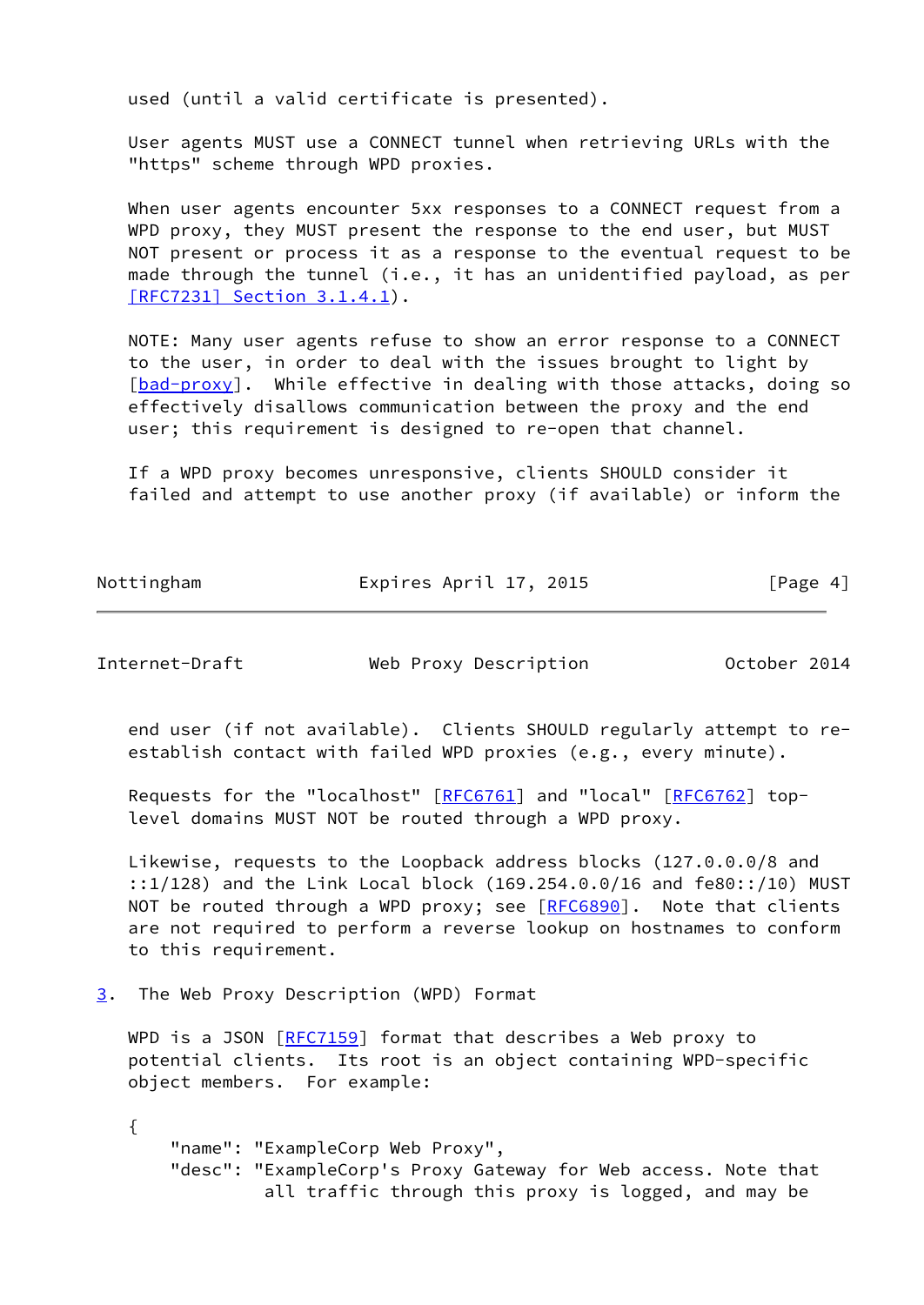```
 filtered for content.",
       "moreInfo": "https://inside.example.com/proxy/",
       "proxies": [
\{ "host": "proxy.example.com",
               "port": 8080,
               "clientNetworks": ["192.0.2.0/24"]
           },
\{ "host": "proxy1.example.com",
               "port": 8080,
               "clientNetworks": ["192.0.2.0/24"]
 }
       ],
       "alwaysDirect": ["example.com", "192.0.2.0/24"],
       "failDirect": False
```
 When configuring a proxy through WPD, a user agent SHOULD present the relevant information contained within (i.e., the 'name', 'desc' and 'moreInfo' members, the latter as a link) to the end user. User agents SHOULD also make this information available to the end user whenever the WPD is in use.

 The remainder of this section defines the content of the WPD object members. Unrecognized members SHOULD be ignored.

| Nottingham | Expires April 17, 2015 | [Page 5] |
|------------|------------------------|----------|
|            |                        |          |

<span id="page-5-1"></span>

| Internet-Draft | Web Proxy Description | October 2014 |  |
|----------------|-----------------------|--------------|--|
|                |                       |              |  |

## <span id="page-5-0"></span>[3.1](#page-5-0). name

}

 A string containing a short, memorable name for the proxy; typically 64 characters or less. This member MUST be present for the WPD to be considered valid.

## <span id="page-5-2"></span>[3.2](#page-5-2). desc

 A string containing a textual description of the proxy's function(s); typically 256 characters or less. This member MUST be present for the WPD to be considered valid.

## <span id="page-5-3"></span>[3.3](#page-5-3). moreInfo

A string containing a URL [[RFC3986](https://datatracker.ietf.org/doc/pdf/rfc3986)] that leads to more information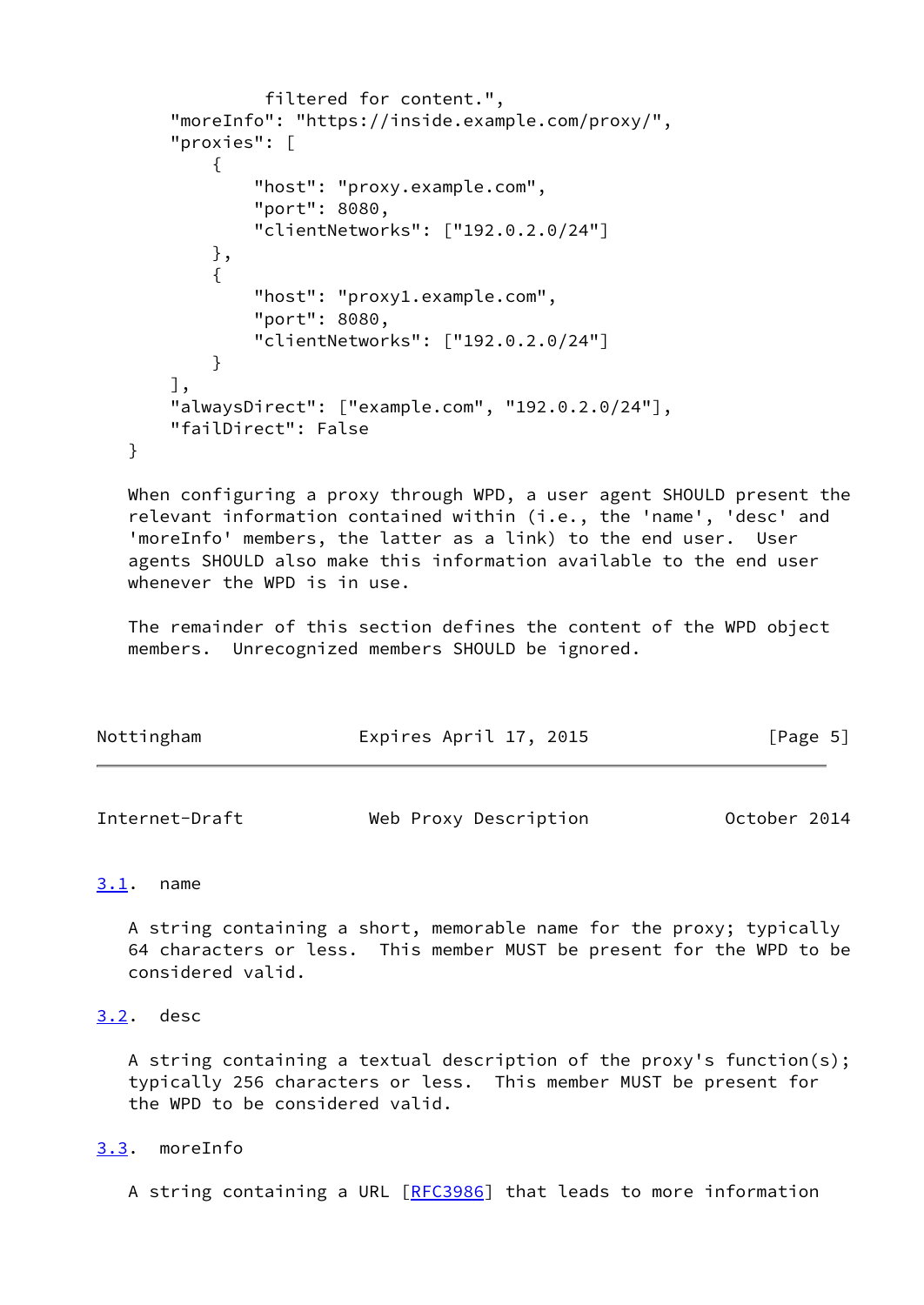about the proxy, its operation, who operates it, etc. The URL MUST have a scheme of "https" [\[RFC7230](https://datatracker.ietf.org/doc/pdf/rfc7230)], and MUST be able to respond with an HTML [\[W3C.CR-html5-20140731](#page-12-2)] representation. This member MUST be present for the WPD to be considered valid.

### <span id="page-6-0"></span>[3.4](#page-6-0). proxies

 An array containing one or more proxy objects; each proxy object represents a HTTP proxy endpoint that can be used when this WPD is configured. See [Section 2](#page-3-2) for requirements specific to these proxies, as well as those clients connecting to them.

 Proxy objects' members are defined by the following subsections; unrecognized members SHOULD be ignored.

 The ordering of proxy objects within the proxies array is not significant; clients MAY choose any proxy they wish (as long as the specific requirement so the proxy object are met), and MAY use more than one at a time.

 NOTE: the array of proxy objects is functionally similar to, but not as expressive as, the commonly-used "proxy.pac" format. While it would be expedient for WPD to just reference a proxy.pac, feedback so far is that proxy.pac has a number of deficiencies, and interoperability is poor. Therefore, this document specifies the proxy object instead, in order to gather feedback on an alternative approach.

## <span id="page-6-1"></span>[3.4.1](#page-6-1). host

 A string containing the host (as per [\[RFC3986\], section](https://datatracker.ietf.org/doc/pdf/rfc3986#section-3.2.2) 3.2.2) of the proxy. This member MUST be present.

| Nottingham | Expires April 17, 2015 | [Page 6] |
|------------|------------------------|----------|
|            |                        |          |

<span id="page-6-3"></span>Internet-Draft Web Proxy Description October 2014

## <span id="page-6-2"></span>[3.4.2](#page-6-2). port

 A number representing the port that the proxy is listening on. This member MUST be present, and MUST be an integer.

#### <span id="page-6-4"></span>[3.4.3](#page-6-4). clientNetworks

An array containing strings; each string contains a classless prefix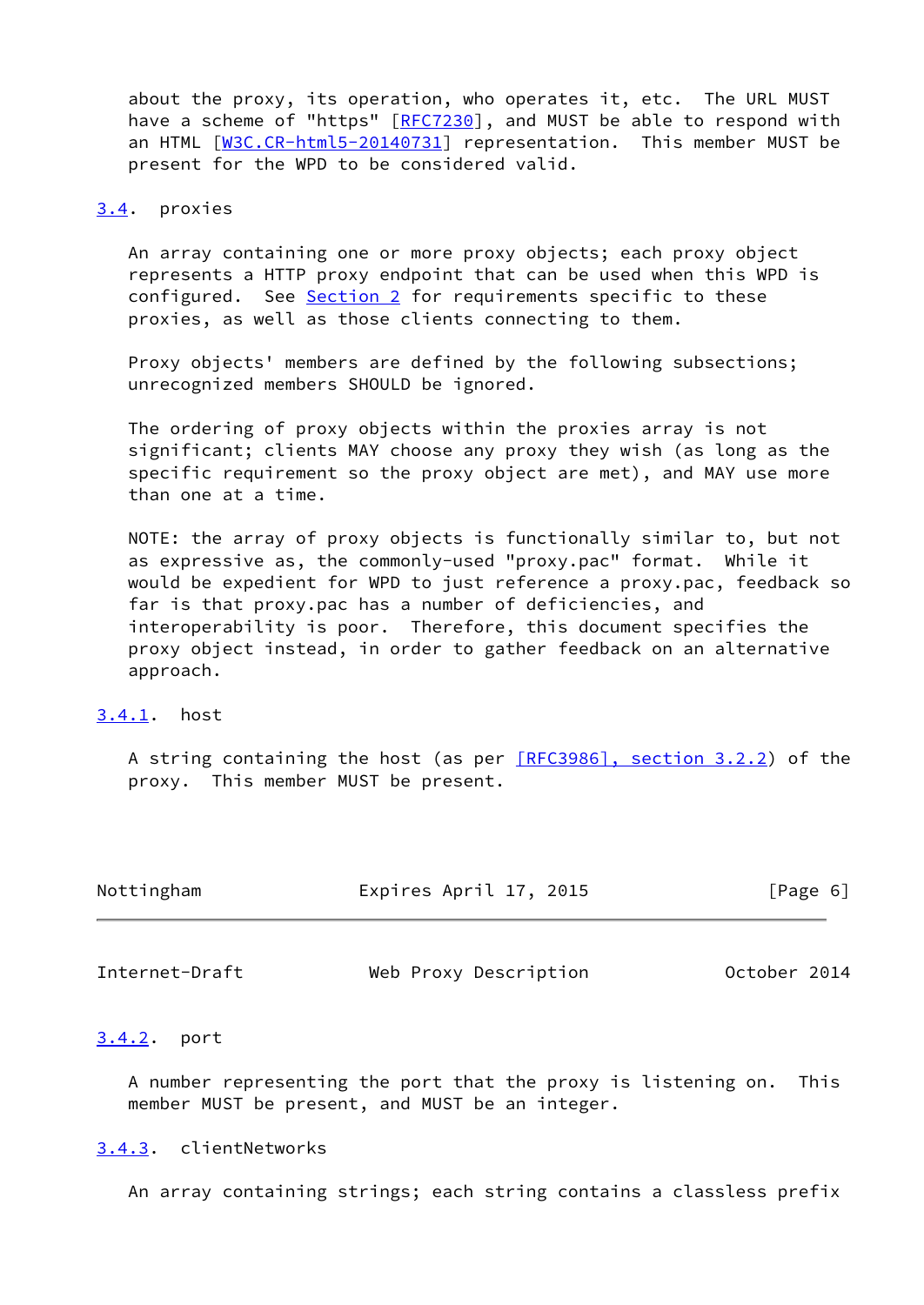(see [\[RFC4632](https://datatracker.ietf.org/doc/pdf/rfc4632)]) which the proxy can be used within. Clients MUST NOT attempt to use the proxy if their IP address is not within one of the stated ranges.

This member is optional.

For example, if the value of clientNetworks is

 $[$  "192.168.1.0/32", "192.168.2.0/24" ]

 then the only clients that could use the proxy would have IP addresses in the ranges 192.168.1.0 to 192.168.1.3 and 192.168.2.0 to 192.168.2.255.

 Note that by their nature private networks (as specified in [\[RFC1918](https://datatracker.ietf.org/doc/pdf/rfc1918)]) are not unique, and therefore there may be false positives. As such, clients SHOULD NOT automatically configure a WPD based upon clientNetworks when the IP address is in these ranges, although they MAY notify the user of a WPD's possible applicability, and SHOULD use additional information to correlate a WPD to its proper network. For example, the MAC address of the network's gateway (as discovered by ARP [[RFC0826](https://datatracker.ietf.org/doc/pdf/rfc0826)]) can be used to disambiguate multiple instances of the same network.

### <span id="page-7-0"></span>[3.5](#page-7-0). forReferers

An array containing strings; each string is a host (as per **[\[RFC3986\]](https://datatracker.ietf.org/doc/pdf/rfc3986#section-3.2.2)** Section 3.2.2).

 When forReferers is present, Clients MUST use the WPD's proxies to access these hosts, hostnames that have the host as a root, and for traffic generated by that content. They MUST NOT be used for other traffic.

This member is optional.

For example, if the value of forReferers is

[ "friendface.example.com" ]

| Nottingham | Expires April 17, 2015 | [Page 7] |
|------------|------------------------|----------|
|            |                        |          |

<span id="page-7-1"></span>

| Internet-Draft | Web Proxy Description | October 2014 |  |
|----------------|-----------------------|--------------|--|
|                |                       |              |  |

then requests to "friendface.example.com",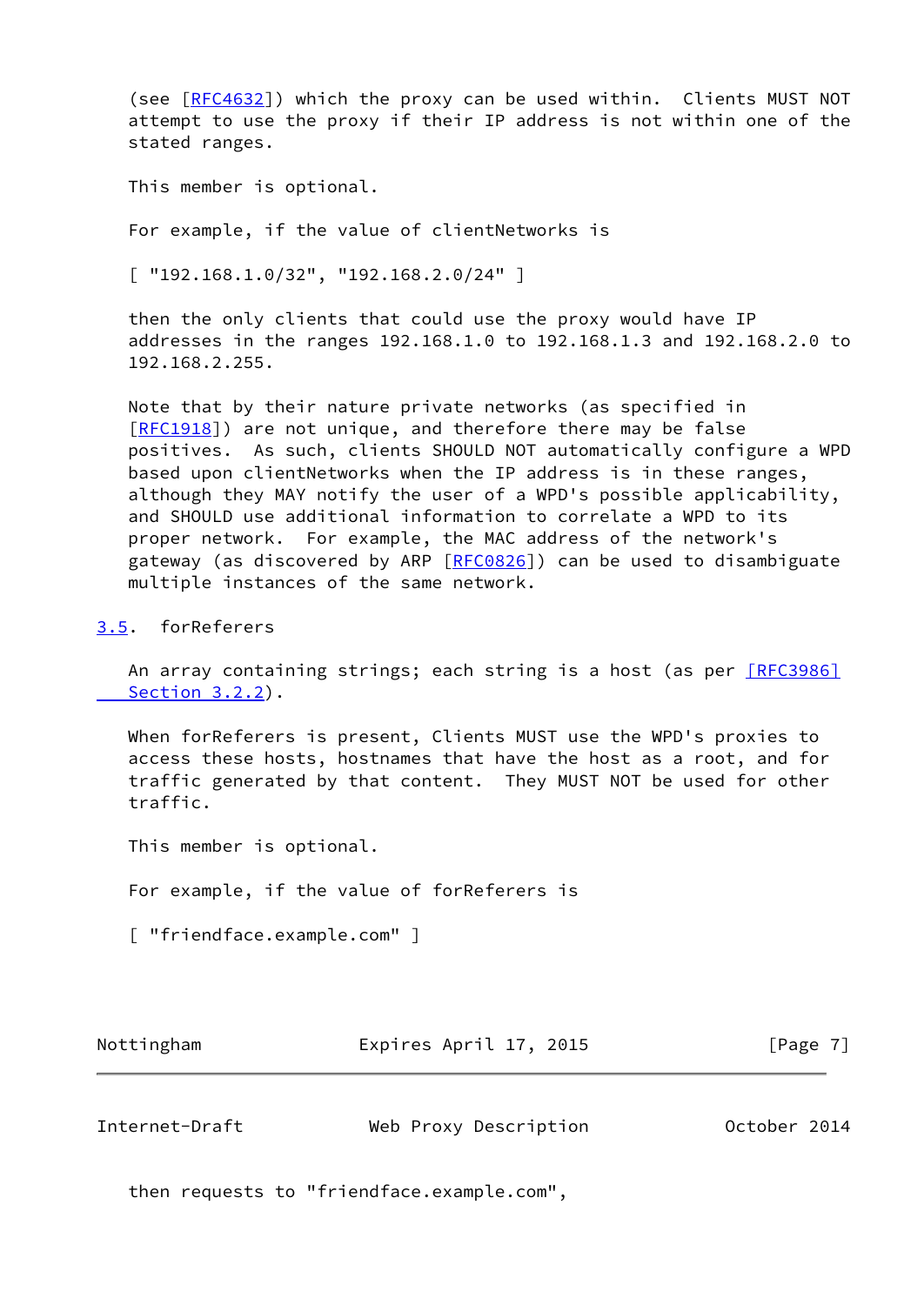"www.friendface.example.com", "app.friendface.example.com" etc. would use the associated proxies; likewise, if processing a response from one of these hosts generated further requests to "images.example.net" and "scripts.example.org", they would also use the proxies.

Note that alwaysDirect takes precedence over forReferers.

 TODO: tighten up what "processing" means here; the intent is to omit a href

<span id="page-8-0"></span>[3.6](#page-8-0). alwaysDirect

An array containing strings; each string is one of:

- o a host (as per [\[RFC3986\] Section](https://datatracker.ietf.org/doc/pdf/rfc3986#section-3.2.2) 3.2.2),
- o a classless prefix [[RFC4632](https://datatracker.ietf.org/doc/pdf/rfc4632)].
- o the string "CONNECT".

 Clients MUST NOT use the WPD's proxies to access nominated hosts and hostnames that have the a nominated host as its root. Likewise, clients MUST NOT use the WPD's proxies to access bare IP addresses that fall within the classless prefix.

 If the string "CONNECT" (case-sensitive) appears in alwaysDirect, it indicates that requests that require establishment of a tunnel (e.g., for "https" URLs) MUST NOT use the WPD's proxies, but instead ought to be made directly to the origin (i.e., without a tunnel).

 Note that when a "bare" IP address or classless prefix is used in alwaysDirect, clients are not required to perform a reverse lookup on hostnames; these forms are only intended for accessing URLs that use the IP-literal or IPv4address forms.

This member is optional.

For example, if the value of alwaysDirect is:

[ "example.com", "192.168.5/24" ]

 then requests to "example.com", "www.example.com", "foo.example.com" etc would not use any proxy. Likewise, requests whose URL authority were bare IP addresses in the range 192.168.5.0 to 192.168.5.255 would not use any proxy.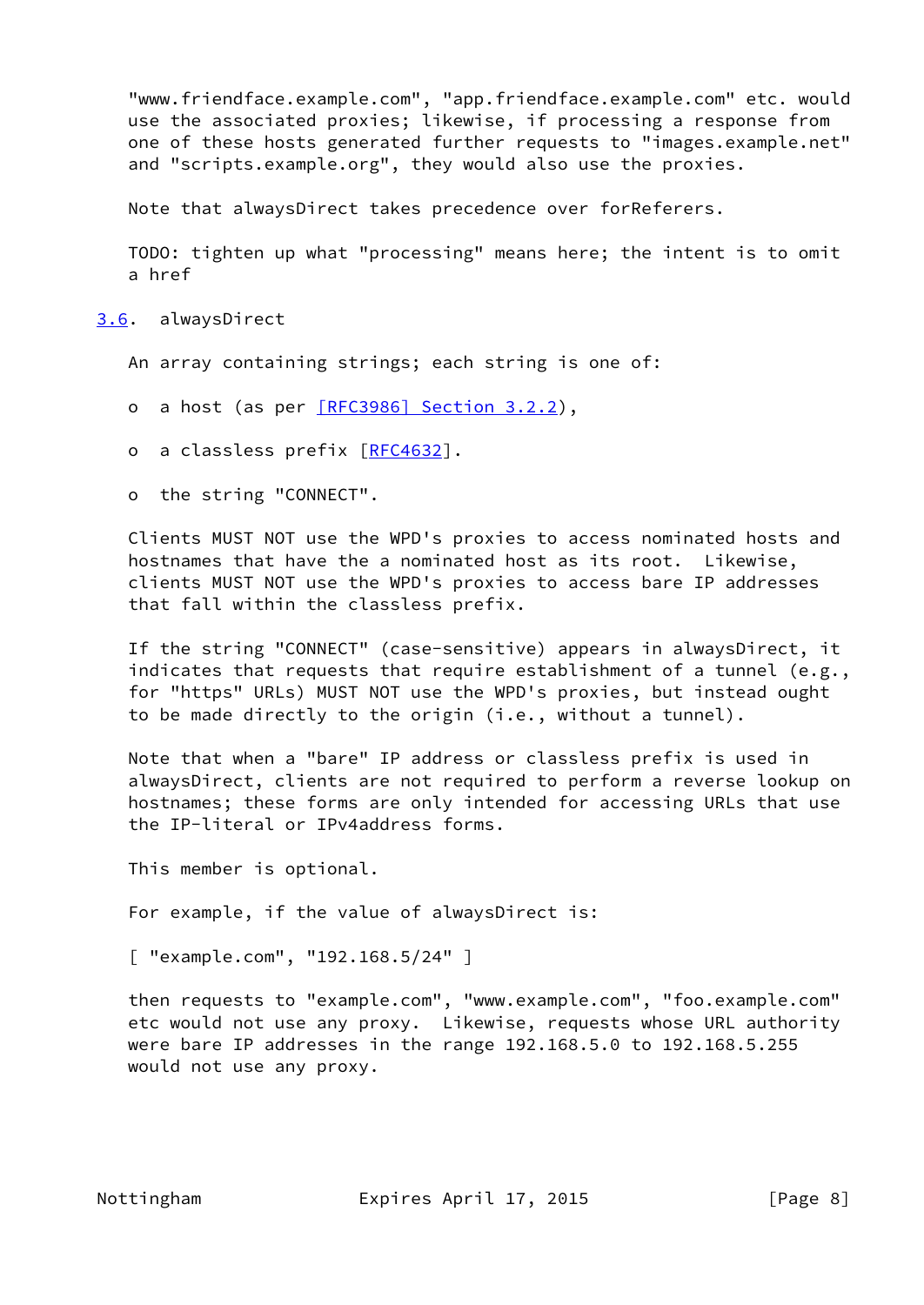<span id="page-9-1"></span>

Internet-Draft Web Proxy Description October 2014

## <span id="page-9-0"></span>[3.7](#page-9-0). failDirect

 A boolean indicating whether the client should attempt to directly access the origin server if all applicable proxies are unavailable.

 When False, clients MUST NOT attempt to directly access the origin server when no proxy is available, but instead SHOULD inform the user that the proxy is unavailable.

 When True, clients MAY do so. If failDirect is not present, clients MAY default to this behavior.

# <span id="page-9-2"></span>[3.8](#page-9-2). exclusive

 A boolean indicating whether the client is required to route all network traffic through the proxy.

 When True, clients MUST NOT initiate network traffic to any host except a valid WPD (once its identity and location are established), and MUST NOT allow network traffic from any host except valid WPDs. This includes all traffic from and to the client, no matter how it is generated or handled (e.g., browser "plug-ins").

 This directive is designed to accommodate privacy-enhancing proxies; therefore, clients that cannot reasonably assure conformance to the requirements in this section MUST NOT allow a WPD with this flag set to be configured.

#### <span id="page-9-3"></span>[3.9](#page-9-3). privateMode

 A boolean indicating whether the client should be configured in "private mode" when this WPD is active.

When True, clients SHOULD configure "private mode" browsing.

#### <span id="page-9-4"></span>[4](#page-9-4). Discovering WPD Files

 To facilitate easy configuration of WPD proxies, this specification defines a well-known URI [\[RFC5785](https://datatracker.ietf.org/doc/pdf/rfc5785)]. Doing so allows a proxy's description to be found with a simple hostname; e.g., "proxy.example.net" or even just "example.net".

Clients MUST NOT use the DHCP "WPAD" mechanism to discover WPDs.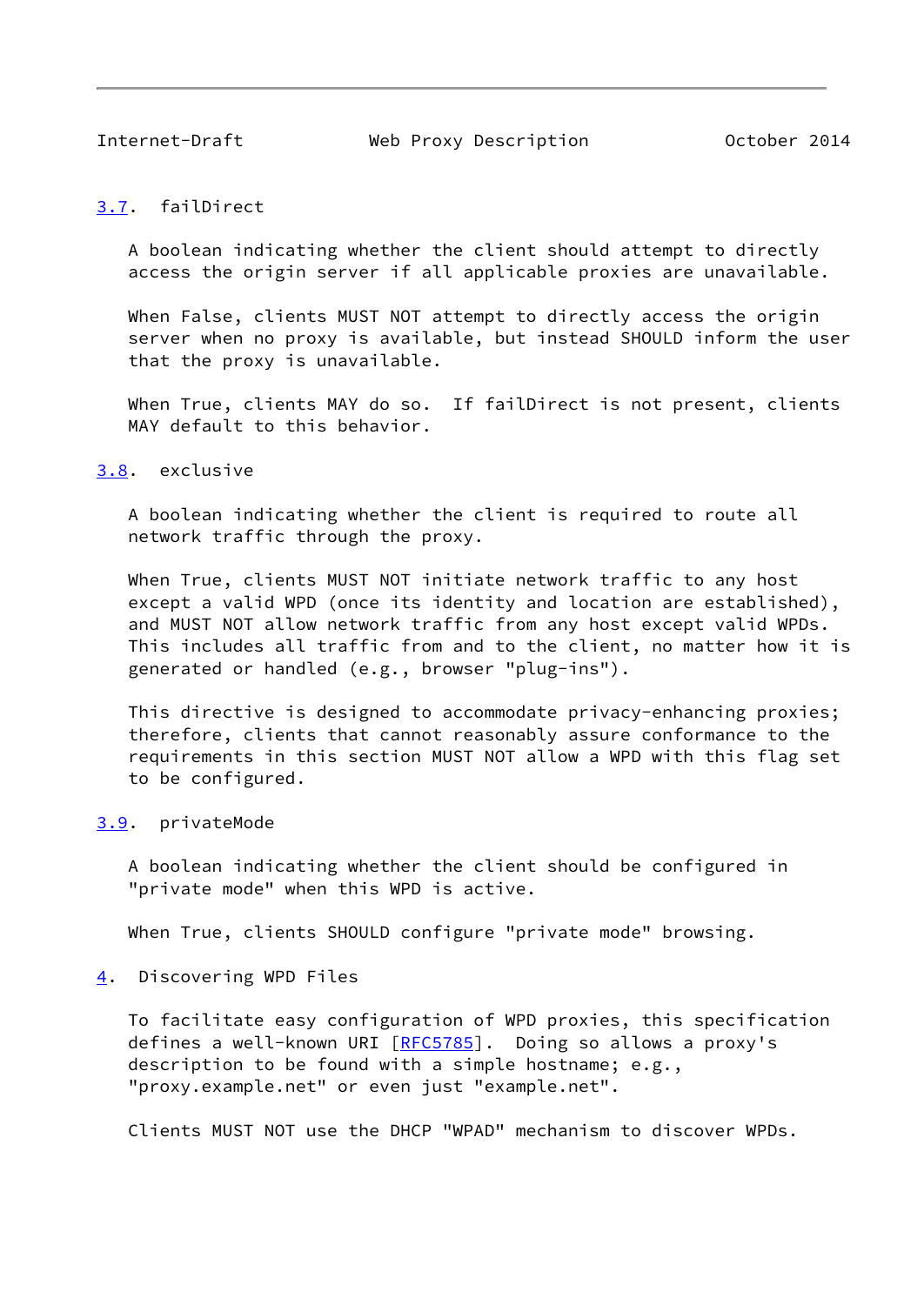Nottingham **Expires April 17, 2015** [Page 9]

<span id="page-10-1"></span>Internet-Draft Web Proxy Description October 2014

<span id="page-10-0"></span>[4.1](#page-10-0). The web-proxy-desc well-known URI

 The "web-proxy-desc" well-known URI allows discovery of a Web Proxy Description [\(Section 3](#page-4-0)).

 This well-known URI is only valid when used with the "https" URI Scheme [\[RFC7230](https://datatracker.ietf.org/doc/pdf/rfc7230)]; it MUST NOT be used with "http" URIs. In other words, WPD discovery is always protected by TLS [\[RFC5246](https://datatracker.ietf.org/doc/pdf/rfc5246)].

 The description found at this location is considered valid for its freshness lifetime, as defined in [\[RFC7234\] Section](https://datatracker.ietf.org/doc/pdf/rfc7234#section-4.2) 4.2. Once stale, clients SHOULD refresh it and apply any changes.

 If the WPD is not retrievable (e.g., a 404 response status), invalid (as per JSON [\[RFC7159](https://datatracker.ietf.org/doc/pdf/rfc7159)] or the requirements in [Section 3\)](#page-4-0), or its certificate is not valid for the host (as per  $[REC2818]$  Section 3.1), the client MUST NOT use the WPD, and if a user agent, SHOULD inform the end user.

The well-known URI MAY use proactive content negotiation (*[RFC7231]* Section 3.4.1) to select an appropriate language for the response representation. Therefore, clients SHOULD send an Accept-Language request header field  $($  $[$ RFC7231] Section 5.3.5) when they wish to advertise their configured language.

The registration template is:

- o URI suffix: web-proxy-desc
- o Change controller: IETF
- o Specification document(s): [this document]
- o Related information: only to be used with 'https' scheme

<span id="page-10-2"></span>[5](#page-10-2). IANA Considerations

This specification registers a new well-known URI, as per [[RFC5785](https://datatracker.ietf.org/doc/pdf/rfc5785)]. See [Section 4.1](#page-10-0) for the template.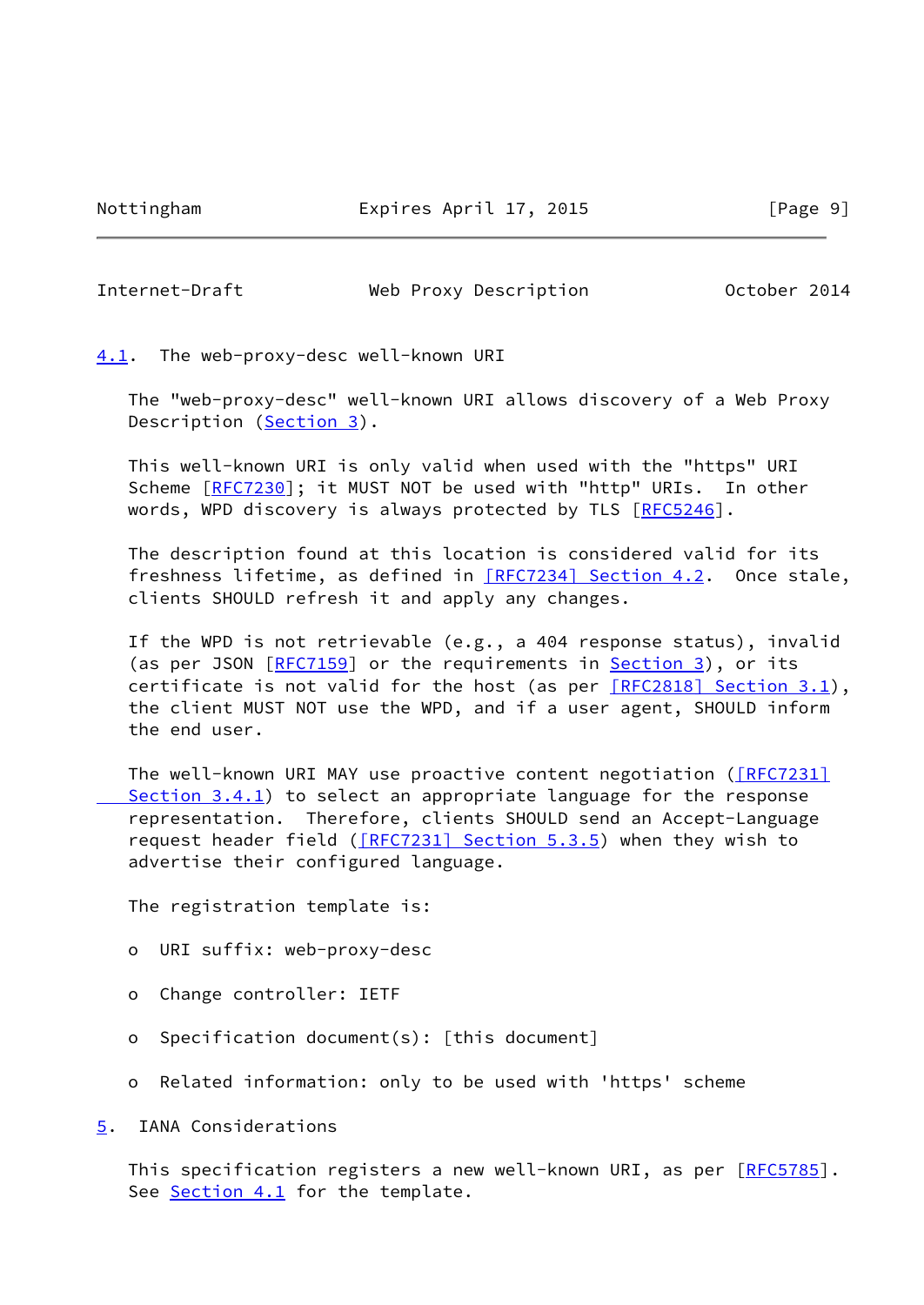## <span id="page-11-0"></span>[6](#page-11-0). Security Considerations

 If a user can be convinced to configure a WPD hostname as their proxy, that host can observe all unencrypted traffic by the client. As such, WPD configuration interfaces ought only allow configuration of proxies once their identity is validated (as required), and the user ought to be given access to all relevant information about the WPD proxy (i.e., 'name', 'desc' and 'moreInfo', the latter as a

| Nottingham | Expires April 17, 2015 | [Page 10] |
|------------|------------------------|-----------|
|            |                        |           |

<span id="page-11-2"></span>Internet-Draft Web Proxy Description October 2014

 link). Furthermore, WPD proxies ought only be configured as the result of an intentional act, not as a side effect of normal Web browsing.

<span id="page-11-1"></span>[7](#page-11-1). Acknowledgements

Thanks to Patrick McManus for his feedback and suggestions.

- <span id="page-11-3"></span>[8](#page-11-3). References
- <span id="page-11-4"></span>[8.1](#page-11-4). Normative References

<span id="page-11-5"></span>[I-D.ietf-httpbis-http2]

 Belshe, M., Peon, R., and M. Thomson, "Hypertext Transfer Protocol version 2", [draft-ietf-httpbis-http2-14](https://datatracker.ietf.org/doc/pdf/draft-ietf-httpbis-http2-14) (work in progress), July 2014.

- [RFC1918] Rekhter, Y., Moskowitz, R., Karrenberg, D., Groot, G., and E. Lear, "Address Allocation for Private Internets", [BCP](https://datatracker.ietf.org/doc/pdf/bcp5) [5,](https://datatracker.ietf.org/doc/pdf/bcp5) [RFC 1918](https://datatracker.ietf.org/doc/pdf/rfc1918), February 1996.
- [RFC2119] Bradner, S., "Key words for use in RFCs to Indicate Requirement Levels", [BCP 14](https://datatracker.ietf.org/doc/pdf/bcp14), [RFC 2119](https://datatracker.ietf.org/doc/pdf/rfc2119), March 1997.
- [RFC2818] Rescorla, E., "HTTP Over TLS", [RFC 2818](https://datatracker.ietf.org/doc/pdf/rfc2818), May 2000.
- [RFC3986] Berners-Lee, T., Fielding, R., and L. Masinter, "Uniform Resource Identifier (URI): Generic Syntax", STD 66, [RFC](https://datatracker.ietf.org/doc/pdf/rfc3986) [3986,](https://datatracker.ietf.org/doc/pdf/rfc3986) January 2005.
- [RFC4632] Fuller, V. and T. Li, "Classless Inter-domain Routing (CIDR): The Internet Address Assignment and Aggregation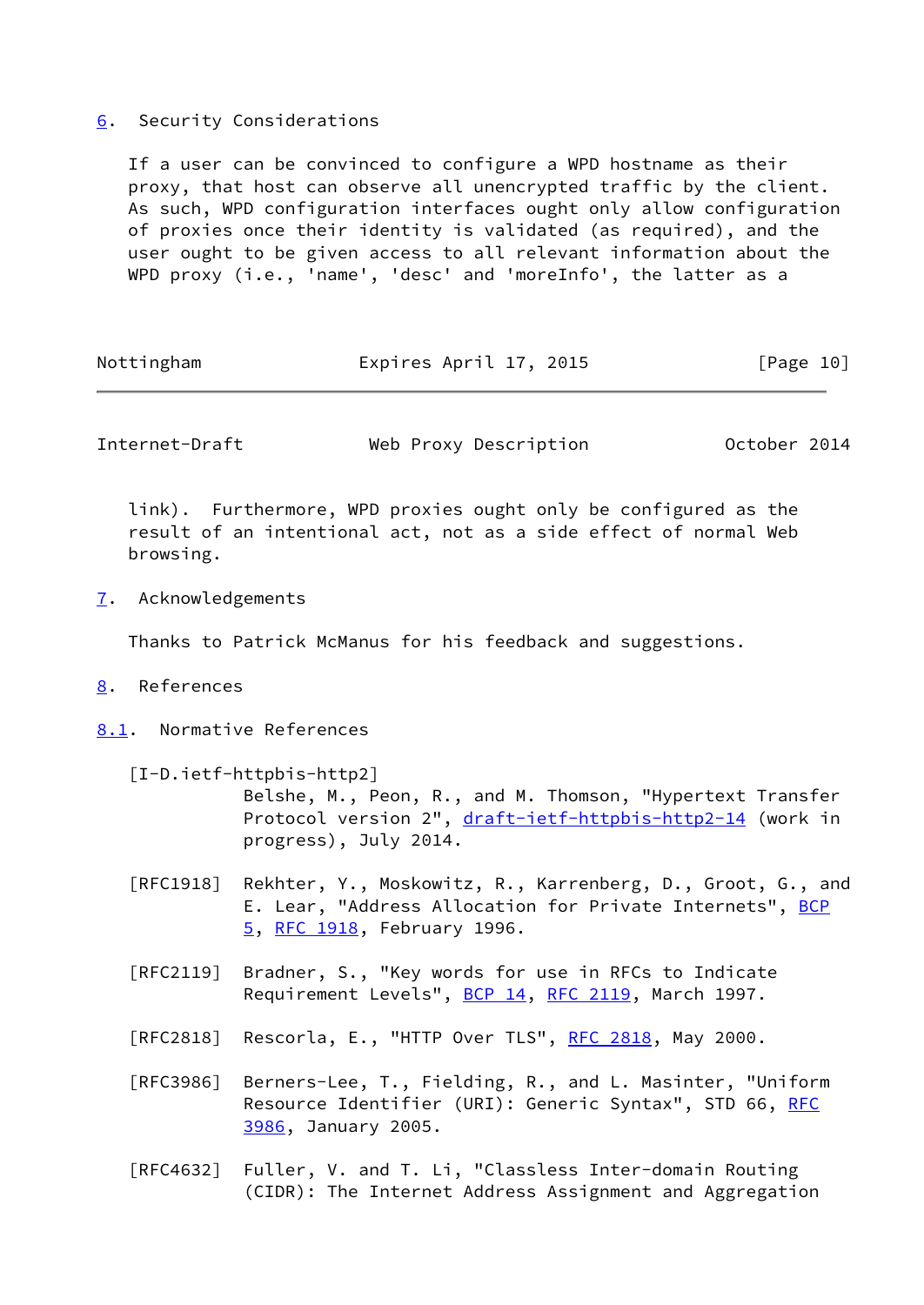Plan", [BCP 122](https://datatracker.ietf.org/doc/pdf/bcp122), [RFC 4632,](https://datatracker.ietf.org/doc/pdf/rfc4632) August 2006.

- [RFC6761] Cheshire, S. and M. Krochmal, "Special-Use Domain Names", [RFC 6761,](https://datatracker.ietf.org/doc/pdf/rfc6761) February 2013.
- [RFC6762] Cheshire, S. and M. Krochmal, "Multicast DNS", [RFC 6762](https://datatracker.ietf.org/doc/pdf/rfc6762), February 2013.
- [RFC6890] Cotton, M., Vegoda, L., Bonica, R., and B. Haberman, "Special-Purpose IP Address Registries", [BCP 153,](https://datatracker.ietf.org/doc/pdf/bcp153) [RFC](https://datatracker.ietf.org/doc/pdf/rfc6890) [6890,](https://datatracker.ietf.org/doc/pdf/rfc6890) April 2013.
- [RFC7159] Bray, T., "The JavaScript Object Notation (JSON) Data Interchange Format", [RFC 7159](https://datatracker.ietf.org/doc/pdf/rfc7159), March 2014.

| Nottingham | Expires April 17, 2015 | [Page 11] |
|------------|------------------------|-----------|
|            |                        |           |

<span id="page-12-1"></span>Internet-Draft Web Proxy Description October 2014

- [RFC7230] Fielding, R. and J. Reschke, "Hypertext Transfer Protocol  $(HTTP/1.1): Message Syntax and Routing", RFC 7230, June$  $(HTTP/1.1): Message Syntax and Routing", RFC 7230, June$  $(HTTP/1.1): Message Syntax and Routing", RFC 7230, June$ 2014.
- [RFC7234] Fielding, R., Nottingham, M., and J. Reschke, "Hypertext Transfer Protocol (HTTP/1.1): Caching", [RFC 7234,](https://datatracker.ietf.org/doc/pdf/rfc7234) June 2014.
- <span id="page-12-2"></span> [W3C.CR-html5-20140731] Berjon, R., Faulkner, S., Leithead, T., Navara, E., 0'Connor, E., and S. Pfeiffer, "HTML5", World Wide Web Consortium CR CR-html5-20140731, July 2014, <[http://www.w3.org/TR/2014/CR-html5-20140731>](http://www.w3.org/TR/2014/CR-html5-20140731).

<span id="page-12-0"></span>[8.2](#page-12-0). Informative References

- [RFC0826] Plummer, D., "Ethernet Address Resolution Protocol: Or converting network protocol addresses to 48.bit Ethernet address for transmission on Ethernet hardware", STD 37, [RFC 826](https://datatracker.ietf.org/doc/pdf/rfc826), November 1982.
- [RFC5246] Dierks, T. and E. Rescorla, "The Transport Layer Security (TLS) Protocol Version 1.2", [RFC 5246](https://datatracker.ietf.org/doc/pdf/rfc5246), August 2008.
- [RFC5785] Nottingham, M. and E. Hammer-Lahav, "Defining Well-Known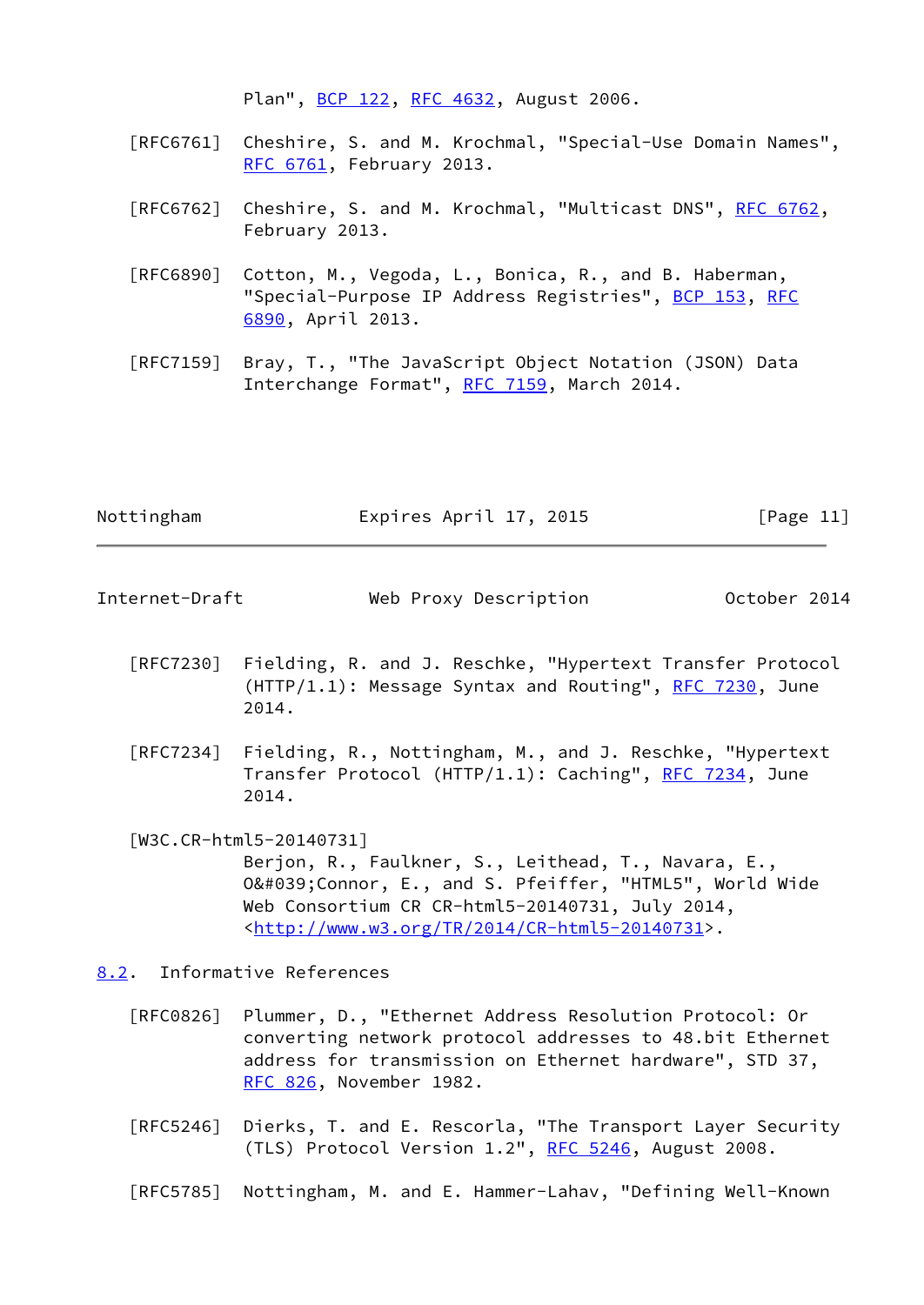Uniform Resource Identifiers (URIs)", [RFC 5785](https://datatracker.ietf.org/doc/pdf/rfc5785), April 2010.

 [RFC7231] Fielding, R. and J. Reschke, "Hypertext Transfer Protocol  $(HTTP/1.1)$ : Semantics and Content", [RFC 7231,](https://datatracker.ietf.org/doc/pdf/rfc7231) June 2014.

<span id="page-13-2"></span>[bad-proxy]

 Chen, S., Mao, Z., Wang, Y., and M. Zhang, "Pretty-Bad- Proxy: An Overlooked Adversary in Browsers' HTTPS Deployments", January 2009, <research.microsoft.com/ jump/79323>.

<span id="page-13-0"></span>[Appendix A.](#page-13-0) User Experience for WPDs

 There are a variety of ways to present proxy configuration to users and administrators, so this specification does not constrain how this is done. That said, guidance for the common case (visual Web browsers) can be helpful in assuring consistent user experience.

 One of the core principles of this specification is that WPDs need to be explicitly configured, either by the end user or an administrator on their behalf. This is because using a proxy is a security sensitive operation; if an attacker can automatically configure a

| Nottingham | Expires April 17, 2015 | [Page 12] |
|------------|------------------------|-----------|
|            |                        |           |

<span id="page-13-1"></span>Internet-Draft Web Proxy Description October 2014

 proxy, or convince a user to do so as part of accessing a site, they can gain access to the user's traffic, even when the user leaves the attacking network.

 Therefore, a user agent might allow configuration by entering a hostname (e.g., "example.net"), whereupon it retrieves the WPD, validates its certificate and contents, and present its information to the end user for confirmation.

 Once a WPD is confirmed, a user agent might "remember" it for future use; e.g., by allowing quick configuration through a drop-down menu. When a WPD nominates clientNetworks and the client does not have a suitable IP address, the drop-down might make that option unavailable.

 It is envisioned that only a single WPD ought be configured at a time; combining WPDs leads to ambiguity regarding precedence and therefore user confusion.